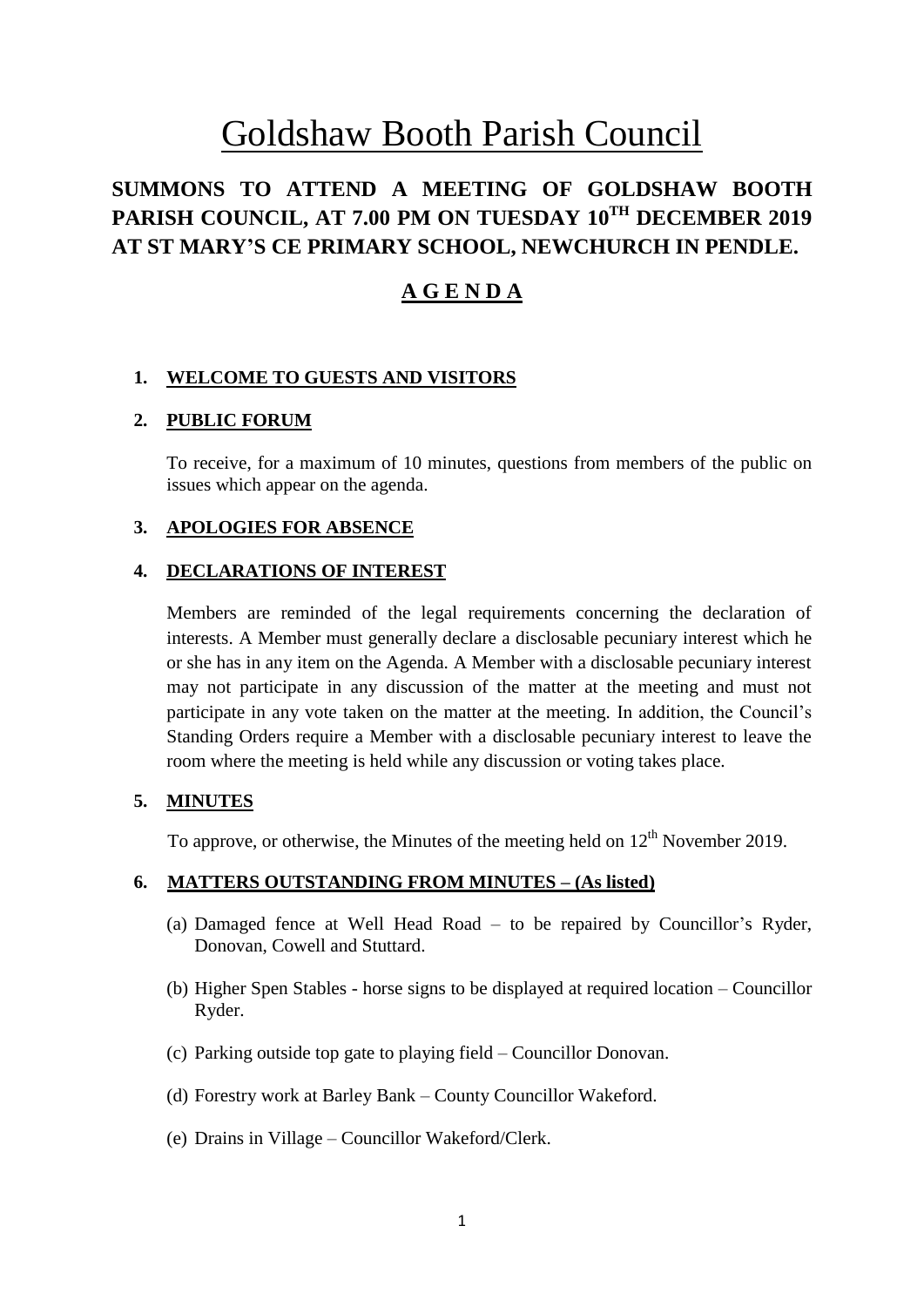- (f) Leaves being swept from dwelling into road Councillor Cowell/Clerk.
- (g) Replacement litter bin at Sabden Fold Clerk.
- (h) Litter and dog waste bins overflowing Clerk.
- (i) Blind Spot Mirrors Sabden Fold Clerk.
- (j) Woodland Trust Trees Clerk.

#### **7. REPORTS FROM CHAIRMAN AND PARISH COUNCILLORS**

To receive reports from the above.

#### **8. 106 MONIES**

This regular monthly item is intended for members to identify and formulate a list of projects for consideration in respect of future expenditure relating to the Section106 monies. Quotations are being sought for the following: refurbishment of the Play areas - Councillor Donovan, Benches and picnic tables - Councillor Ryder, Wooden pavilion - Councillor Ryder and Heritage style lampposts - Councillor Cowell.

# **9. DEFIBRILLATORS FOR SPENBROOK AND SABDEN FOLD**

Members are asked to discuss submitting bids to Barrowford & Western Parishes in relation to acquiring two further defibrillators.

# **10. CLIMATE CHANGE MEETING**

Councillor Murrell will update members on the above meeting she recently attended.

# **11. WEBSITE UPDATE**

Councillor Cronshaw will continue discussions in connection with the proposed update to the website.

# **12. DEVELOPMENT OF SPENBROOK MILL**

Members are asked to discuss any progress in connection with the new development.

# **13. CCTV**

Councillor Ryder will provide an update and give details of any further quotations received.

#### **14. SIT ON MOWER**

Members are asked to continue discussions regarding the purchase of a sit on mower. Councillors Ryder, Donovan and Stuttard are researching the relevant costs.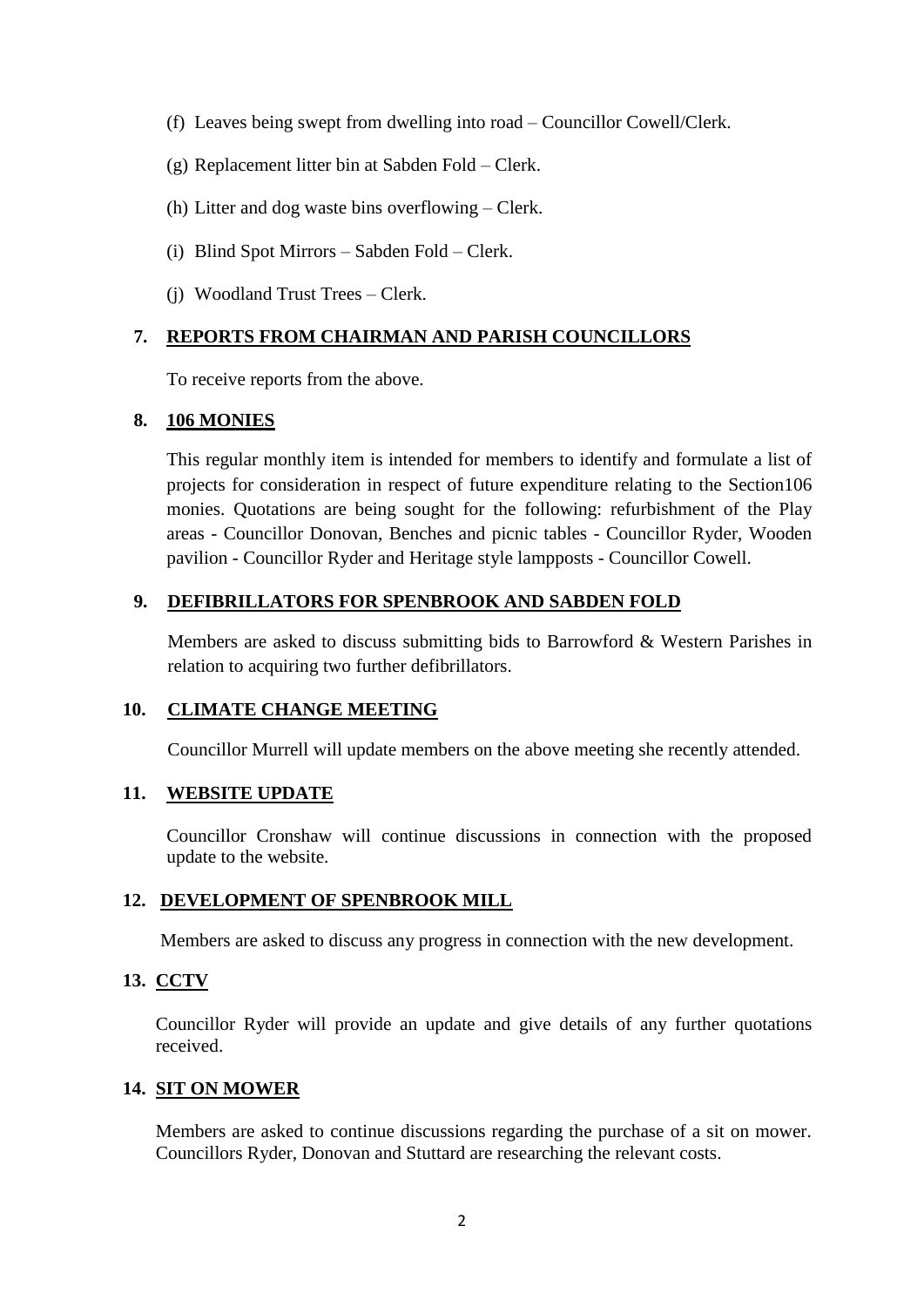# **15. PARISH MAINTENANCE**

This regular monthly item is intended to identify any maintenance/jobs in the village which require attention. Members are asked to discuss and agree which jobs are to be undertaken during the month.

# **16. PENDLE PRIMARY SCHOOLS FREE SWIMMING**

Members are asked if they wish to participate in the above scheme to allow St Mary's pupils free swimming during holiday periods. The cost would be £192.84. Member's declined the offer last year due to the small number of local children attending the school.

# **17. FINANCIAL TRANSACTIONS**

The financial transactions for November/December 2019 are listed for approval. Any items for payment received after the publication of the agenda will be presented at the meeting.

| <b>AMOUNT</b> | <b>PAYEE</b>                   |
|---------------|--------------------------------|
|               |                                |
| 249.90        | J Sutcliffe – quarterly salary |
| 62.60         | <b>HMRC</b>                    |
|               |                                |
| 312.50        |                                |

#### **EXPENDITURE**

#### **SUMMARY**

| <b>Balance B/F 01.04.19</b> | 4515.43  |
|-----------------------------|----------|
| Receipts to 30.11.19        | 48438.93 |
| Payments to 30.11.19        | 6106.15  |
| <b>BALANCE</b>              | 46848.21 |

The income and expenditure book to date is attached.

#### **18. DRAFT BUDGET**

Members are asked to discuss the draft budget. Approval of the final budget will be in January 2020.

# **19. REPORTS FROM BOROUGH AND COUNTY COUNCILLORS**

To receive reports from the above.

#### **20. ITEMS FOR NEXT AGENDA**